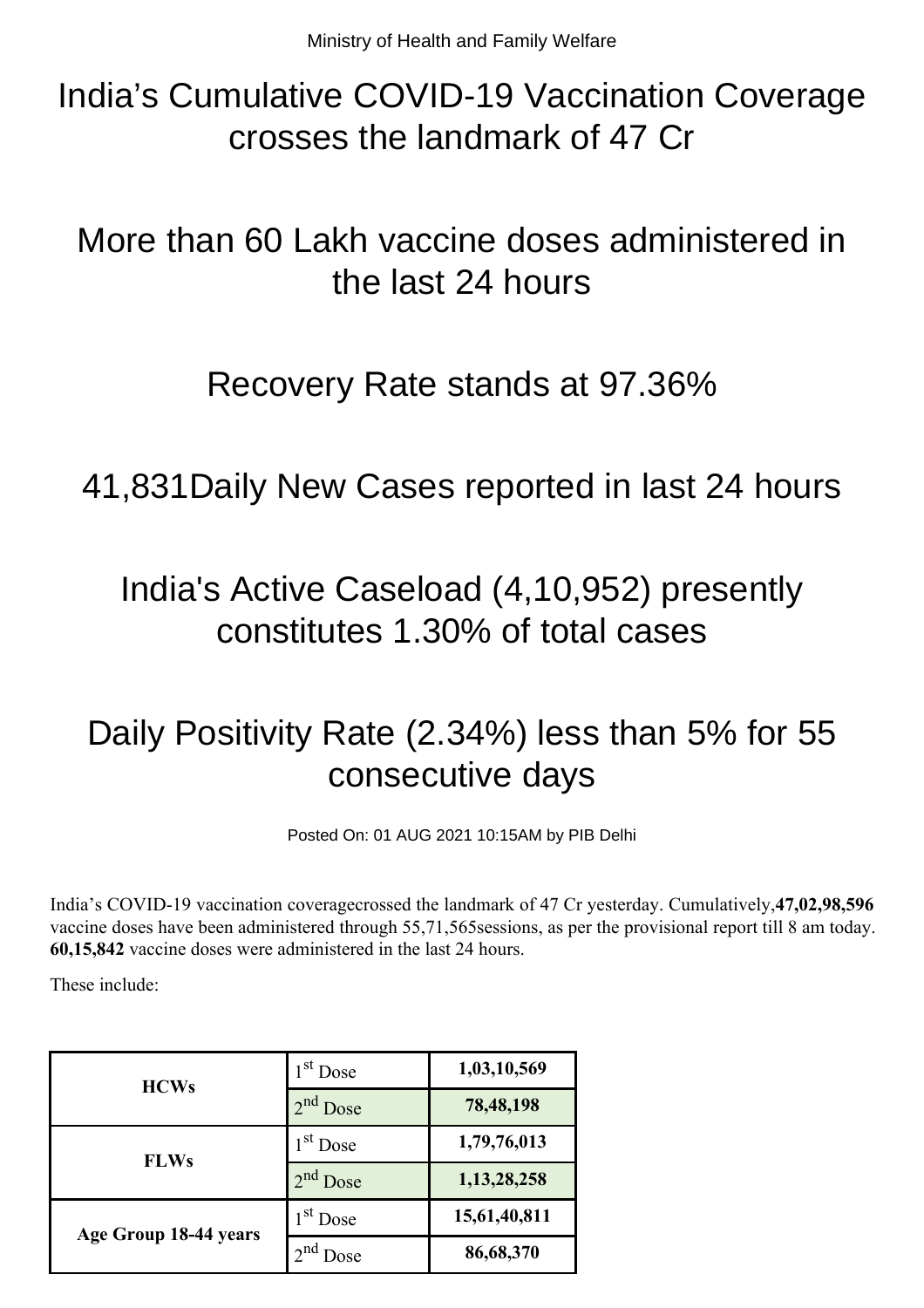| Age Group 45-59 years | $1st$ Dose       | 10,63,39,854 |
|-----------------------|------------------|--------------|
|                       | $2nd$ Dose       | 3,91,28,126  |
| Over 60 years         | $1st$ Dose       | 7,60,38,913  |
|                       | $2^{nd}$<br>Dose | 3,65,19,484  |
| <b>Total</b>          |                  | 47,02,98,596 |

The new phase of universalization of COVID-19 vaccination has commenced from 21st June, 2021. The Union Government is committed to accelerating the pace and expanding the scope of COVID-19 vaccination throughout the country.

Out of the people infected since the beginning of the pandemic, **3,08,20,521 people have already recovered from COVID-19** and **39,258** patients have recovered in the last 24 hours. This constitutes an overall recovery rate of **97.36%.**



India has reported 41,831daily new cases in the last 24 hours.

Less than 50,000 Daily New Cases have been reported since thirty-five continuous days. This is a result of sustained and collaborative efforts by the Centre and the States/UTs.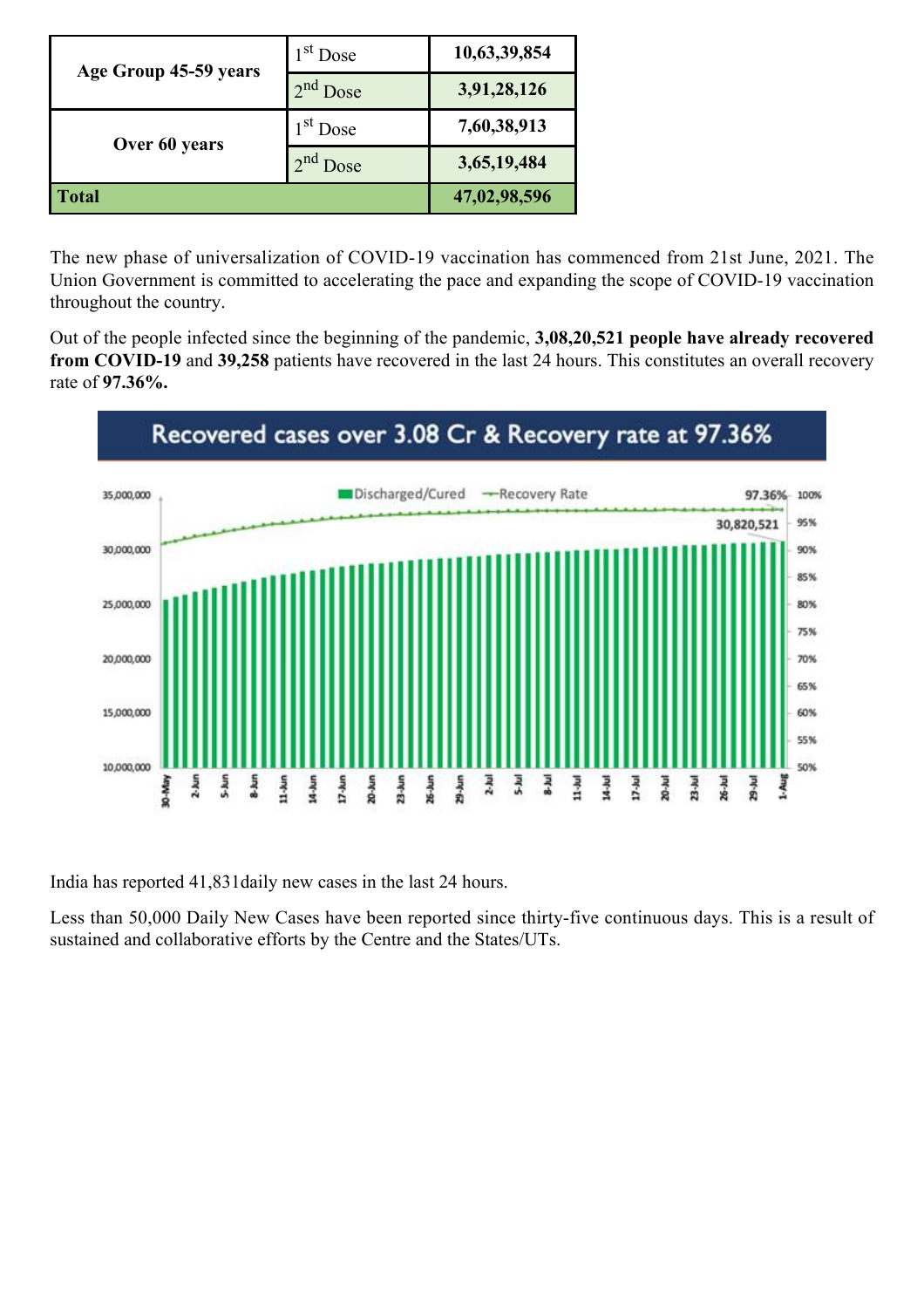## 41k Daily New Cases reported in last 24 hrs



India's Active Caseload today stands at **4,10,952** and active cases now constitute **1.30%** of the country's total Positive Cases.



With substantially ramped up testing capacity across the country, a total of 17,89,472tests were conducted in the last 24 hours in the country. Cumulatively, India has conducted over **46.82 crore** (**46,82,16,510**) tests so far.

While on one side testing capacity has been enhanced across the country, **Weekly Positivity Rate is currently at 2.42%** and the **Daily Positivity rate stands at 2.34% today.** Daily Positivity rate has remained below 5% for 55 consecutive days now.